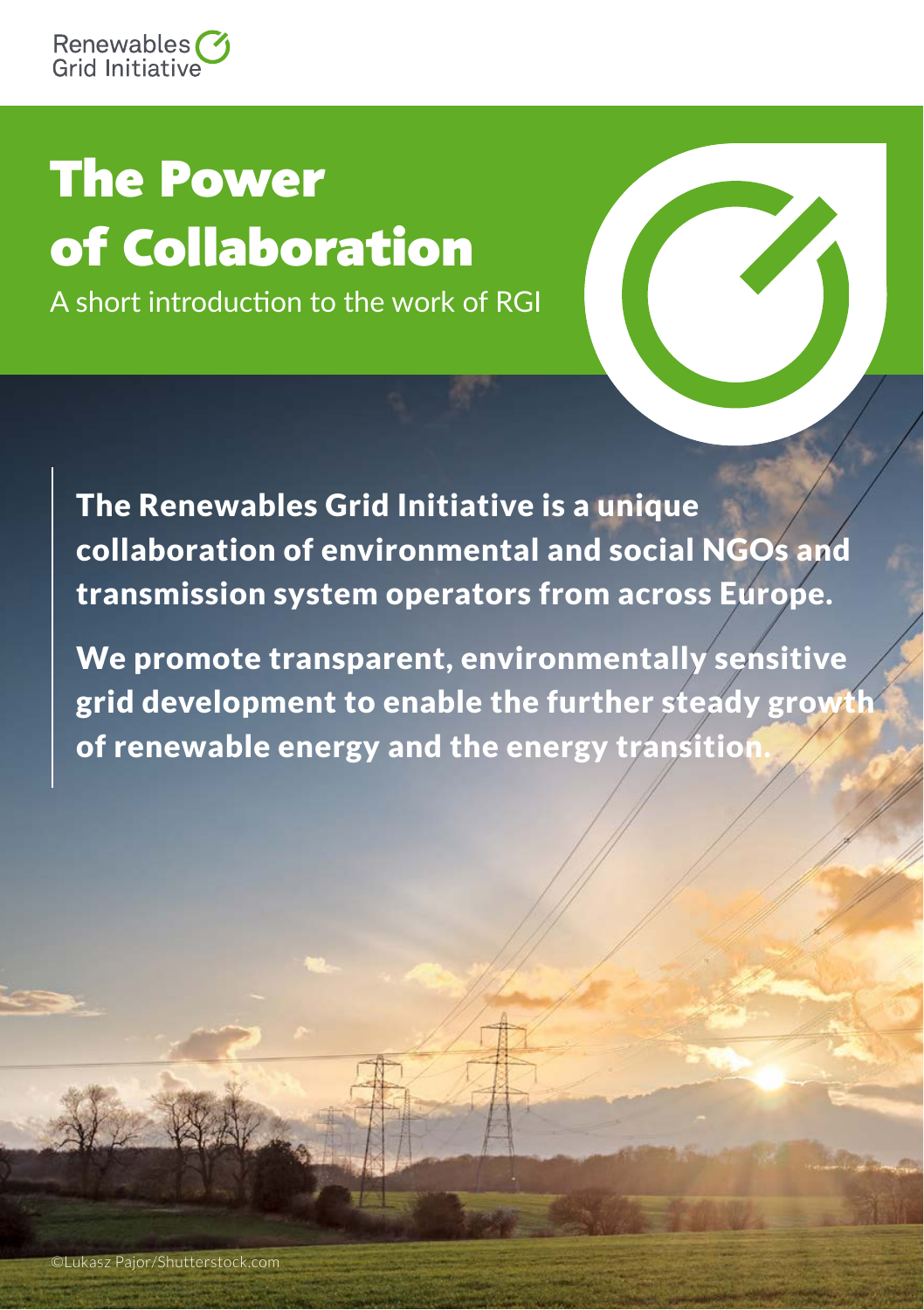

#### Dear readers,

When in 2009 I started proposing that environmental protection groups (NGOs) and transmission system operators (TSOs) should actively cooperate if they were serious about renewables and the necessary infrastructure for it, many thought I had no idea how challenging this would be. Today, Members of the Renewables Grid Initiative (RGI) regularly challenge each other to constructively understand, define and take on new roles and responsibilities to support and facilitate the transformation of the energy system.

What still distinguishes RGI from other organisations is that it unites Members that typically represent two seemingly opposing sides with very different goals. Within RGI, they find themselves pursuing common objectives. We have grown into a forum where trust and the power of collaboration are fundamental pillars of a joint learning process. We believe in the saying "If you want to go fast, go alone. If you want to go far, go together."

The energy transformation needs public support to become a success story. Building on diversity makes it possible for RGI to develop a narrative based on the perspectives and worldviews of different Members that resonates with citizens and a broad range of stakeholders. The energy transformation is a long journey into an unclear future. We need to reinvent our market designs, be willing to turn technological solutions upside down and embrace the idea that energy, and in particular electricity, is an inherent element of the democratic functioning of our societies, with society itself playing a key role. RGI is an invitation to envision this future, to describe it and to shape it by taking very concrete steps to make it happen. This flyer provides some initial information on our work with more to learn via our website, newsletter and public events or by contacting us directly.

We are looking forward to meeting you.

Antonella Battaglini CEO Renewables Grid Initiative



**Renewables Grid Initiative**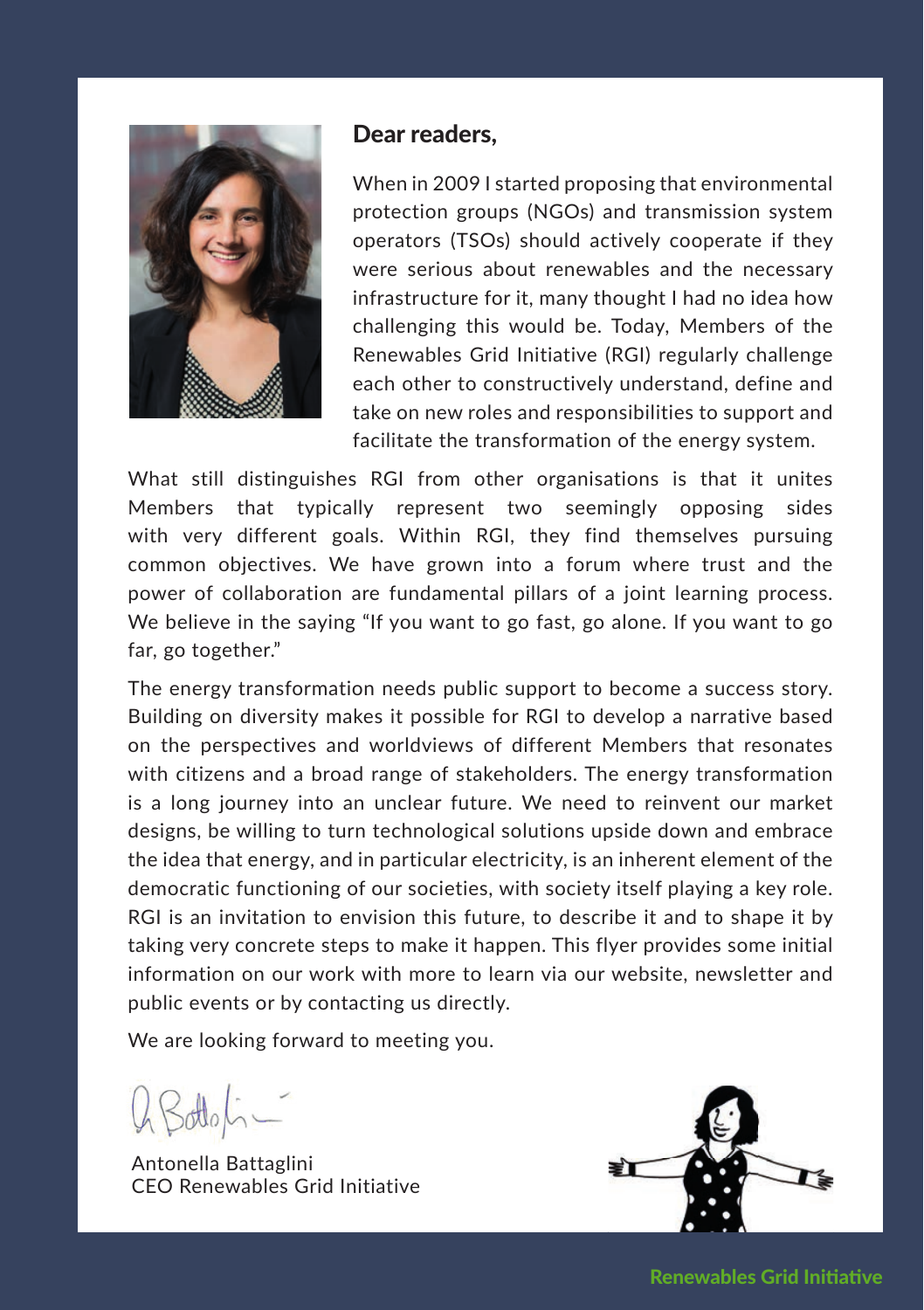## A NEW GRID FOR A RENEWABLE ENERGY FUTURE

Europe's energy system faces a number of challenges. Creating a market design that tackles the global problem of climate change, allows for very high shares of renewables and maintains system security and security of supply, requires both new ideas and swift action.

However, regions with the highest potential for renewable power are not always close to consumption centres and solar and wind resources are weatherdependent. New powerlines are often needed to connect generation sites with big consumer areas, and to allow for the flexibility to import electricity from other regions when the current weather does not fit load patterns. Thus, modernising and expanding the European electricity grid is an essential building block of the transition of Europe's

energy system from dependence on fossil fuels towards renewable energy. Yet, planning and realising grid development projects is often difficult and time consuming due to complex permitting procedures, potential local opposition and the challenges of minimising impacts on the local environment, nature and communities.

Many grid development projects face opposition from groups who question the purpose of the new powerline and have concerns about the protection of the local environment, potential health impacts or the possible depreciation of real estate values. Thus, listening to affected individuals and reconciling their objectives with those of grid operators is essential to continue with the development of our grids as well as the further roll-out of renewables.

Modernising Europe's ageing grid requires willingness, commitment and cooperation from all actors. A decade into its mission, the Renewables Grid Initiative (RGI) continues to share our aim of building better infrastructure projects bridging national and regional borders within the EU. In this context I would recall that our 10% interconnection target for 2020 rises to 15% for 2030. By brokering dialogue between environmental organisations and transmission system operators, RGI is building a reliable narrative around sustainable infrastructure development, promoting transparency and creating opportunities for participation. Miguel Arias Cañete,

### European Commissioner for Climate Action & Energy

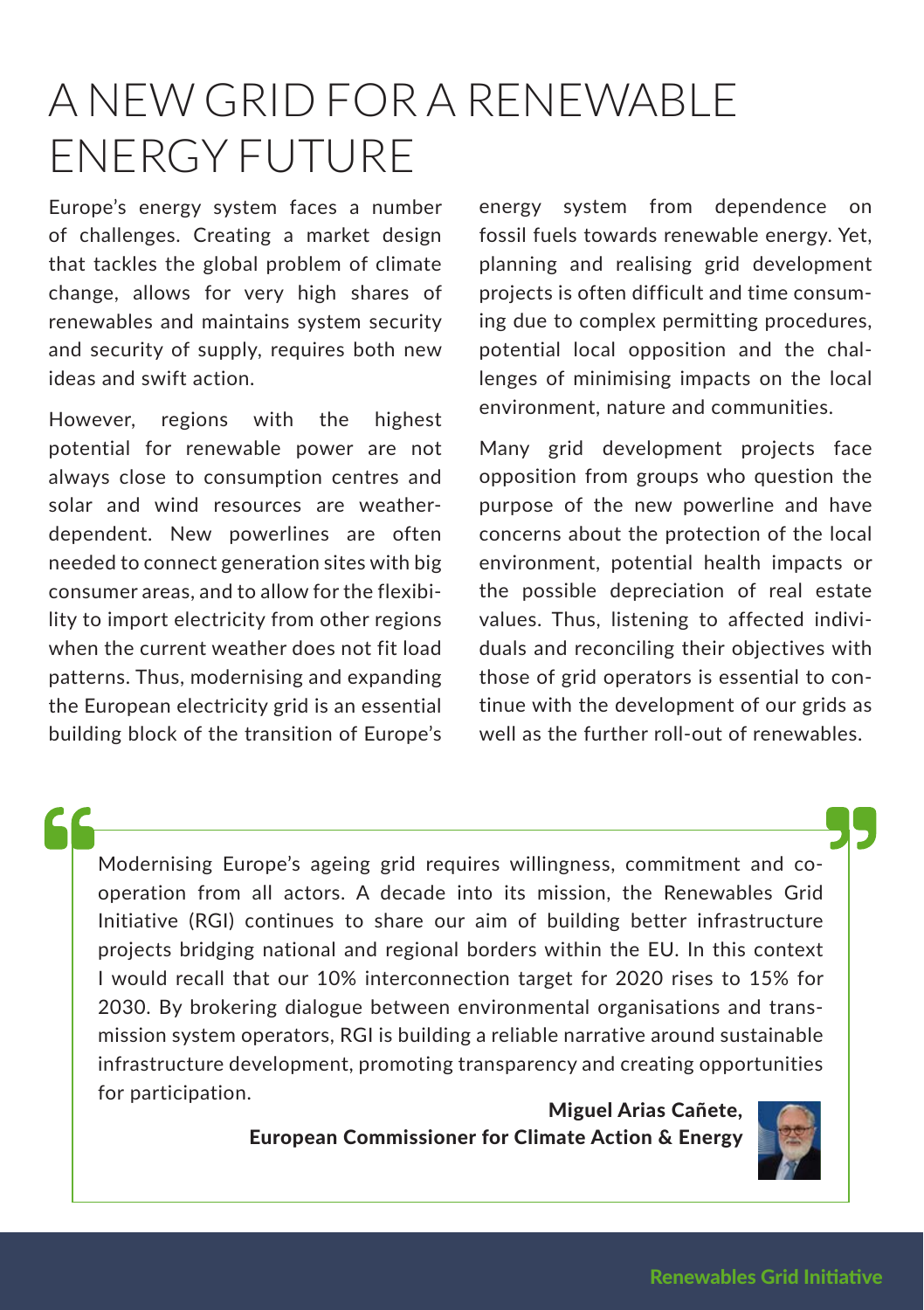## WE NEED UNUSUAL ALLIANCES FOR THE ENERGY TRANSFORMATION

It came as a surprise to many when TSOs and environmental NGOs, formerly considered to be opponents, announced that they would join forces in the Renewables Grid Initiative in 2009.

Players from both sides had become aware of their mutual interests in realising timely and environmentally sound grid development projects. For NGOs quickening the pace of integrating renewable energy into the electricity system and building lines in a way that minimises impacts on the environment is highly important.

TSOs, on the other hand, see that insufficient climate and environmental safeguards and a lack of transparency or public participation opportunities may prolong projects and fuel public opposition campaigns. Working together creates clear benefits for both sides and helps the establishment of personal relationships and trust based on experience. Moreover, working together creates opportunities to reach out to citizens and consumers providing more comprehensive and holistic approaches to the energy transition.



66

NGOs and TSOs need to work together in order to navigate the enormous transformative change processes in the architecture and operation of European power grids that lie ahead. To comply with the targets of the Paris Agreement, renewable electricity generation across Europe will need to increase substantially in the years to come. Collaboration is key for mastering this system integration in a timely and adequate way from a societal, technical and environmental point of view. RGI is a great facilitator for cross-cultural exchange between professionals from all different backgrounds one can find in NGOs, TSOs and the large variety of stakeholders that are engaged in topics that matter for renewable system integration.

Dr. Eva Schmid, Team Leader German and European Climate Policy, Germanwatch

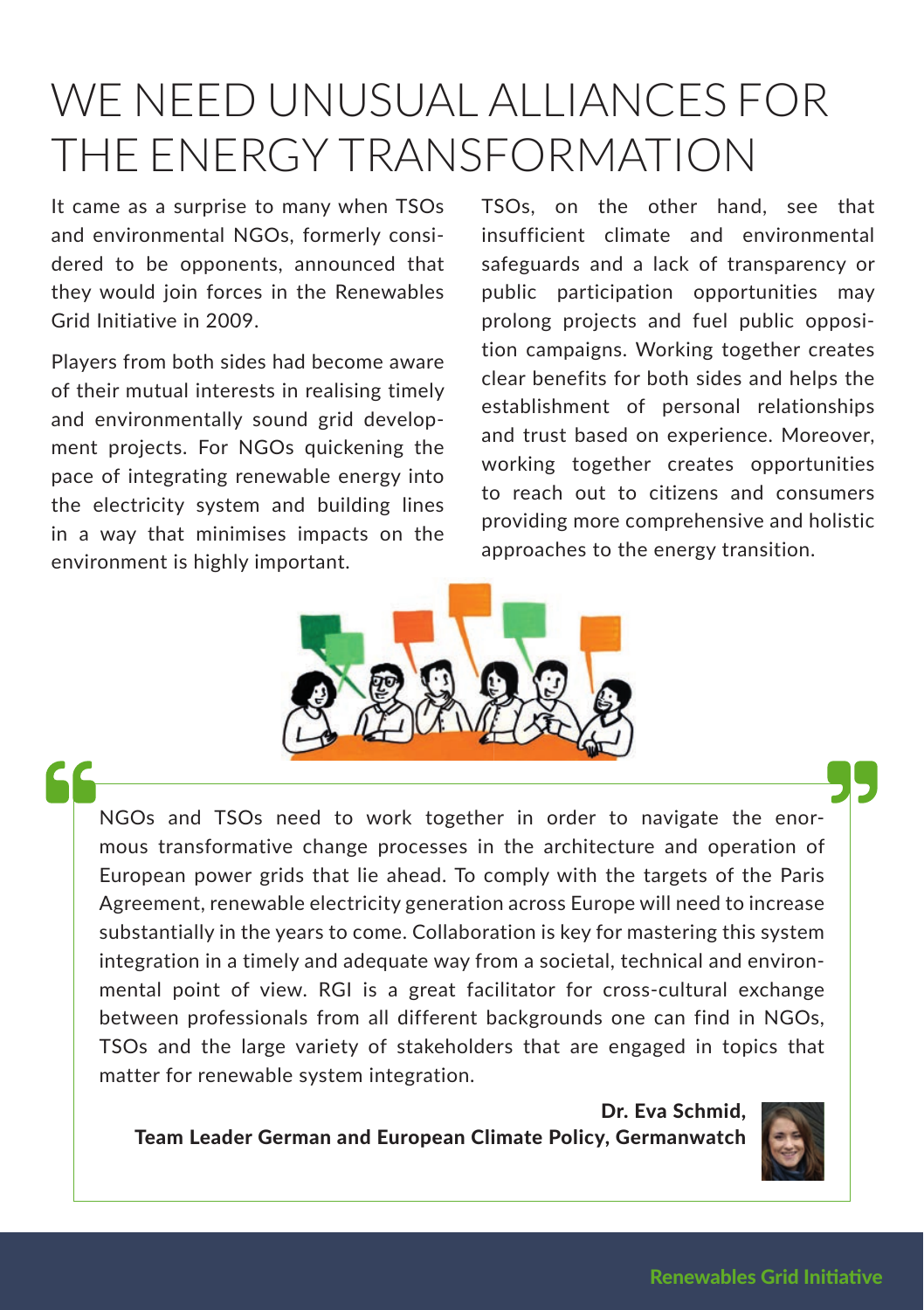## GUIDING PRINCIPLES OF OUR COLLABORATION

RGI is a pan-European alliance that considers the whole of the European electricity grid, inside and outside the European Union, on land and at sea. It is an association that paves the way for innovative collaboration on many levels between unusual partners.

From the original four founding Members, RGI has now grown into an organisation with more than twenty Members from across Europe.

The guiding principles for our collaboration have accompanied us for most of this time. In November 2011, RGI brought together a coalition of TSOs and NGOs to sign the "European Grid Declaration on Electricity Network Development and Nature Conservation" (EGD), followed by a second part on increased transparency and public participation a year later. The two interrelated pieces of the declaration reflect our Members' commitment to develop the grid in an environmentally safe way, reduce the impact of powerlines on biodiversity, and better inform and involve relevant stakeholders and the broader public with respect to upcoming projects. In 2019 they are supplemented by the Marine Grid Declaration which brings RGI's core principles to network development in the marine environment.



Elia Group wants to be a leading European player. Today, I believe being a leader means clear positioning in supporting the move towards a low-carbon society based on high shares of renewables and contributing to a debate across both society and the energy sector. Cooperation with politicians, authorities, market players and civil society is key to master the challenges of the energy transition. We are committed to continuing an open and transparent dialogue with all stakeholders. We are proud of being a Member of RGI; the cooperation with NGOs in RGI helps us ensure that we keep on the right track, improve our projects and meet society's expectations. Elia and 50Hertz put all efforts in developing the grid according to the needs and ambitions of the coming decades.

> Chris Peeters, CEO Elia Group

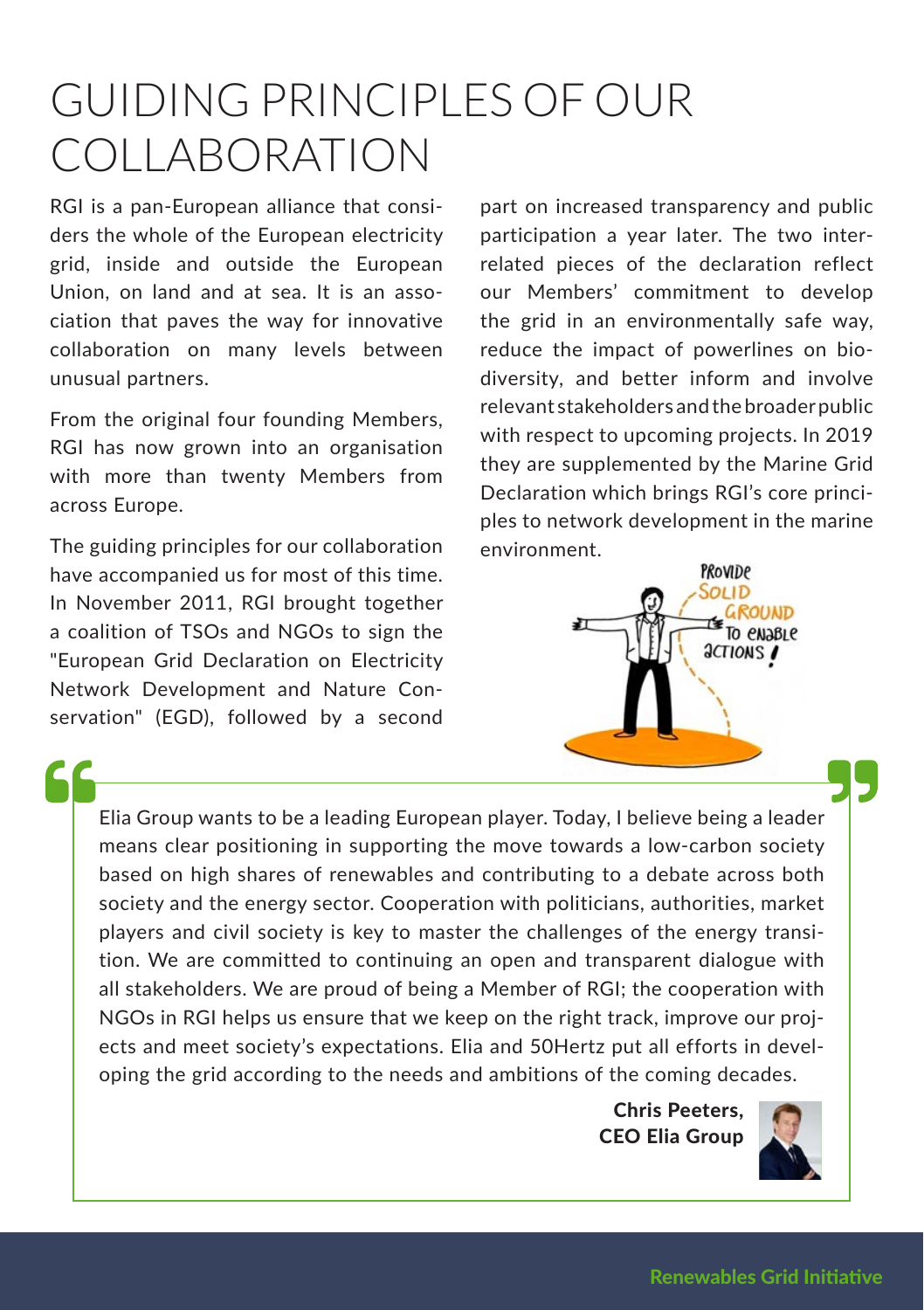Grid extension is an essential precondition for substantive renewable energy integration from both decentralised and utility scale installations. We as TSOs want to invest in the grids that are needed for the energy transition and run the grid as efficiently and effectively as possible for this purpose. Bringing the necessary transformation to the power sector will require strong coalitions across different sectors in society. That's why TenneT is one of the founding Members of RGI which provides a platform for relevant stakeholders to foster the necessary development to enable 100% grid integration of renewables.

> Manon van Beek, CEO TenneT



## GOVERNANCE AND FUNDING

RGI is a non-profit association registered under German law. It is funded by fees from Member organisations, public funding, such as the European Commission's LIFE funding scheme, philanthropic funders, such as the Mercator Foundation and the European Climate Foundation, as well as few sponsorships for projects and events.

The main bodies of the organisation are the Members' Assembly (MA), the Board and the Secretariat. The MA is the highest decision-making body, in which each Member is represented with one vote. In between MAs, the Board meets regularly to advise the Secretariat on both daily business and strategic decisions.

Portugal is setting very ambitious plans for 2030 and 2050. By 2030, 47% renewables in final energy and 80% renewables in electricity; by 2050, the country would achieve carbon neutrality with 100% electricity provided by renewables. For these goals, a strong involvement of non-governmental organisations and TSOs will be absolutely critical to guarantee that sustainability will be ensured throughout Portugal's roadmap and that interconnections with the rest of Europe will support a smooth transition. We see RGI as a crucial actor in facilitating this collaboration and ensuring that we reach our goals.

Francisco Ferreira, President of the Board, ZERO – Association for the Sustainability of the Earth System

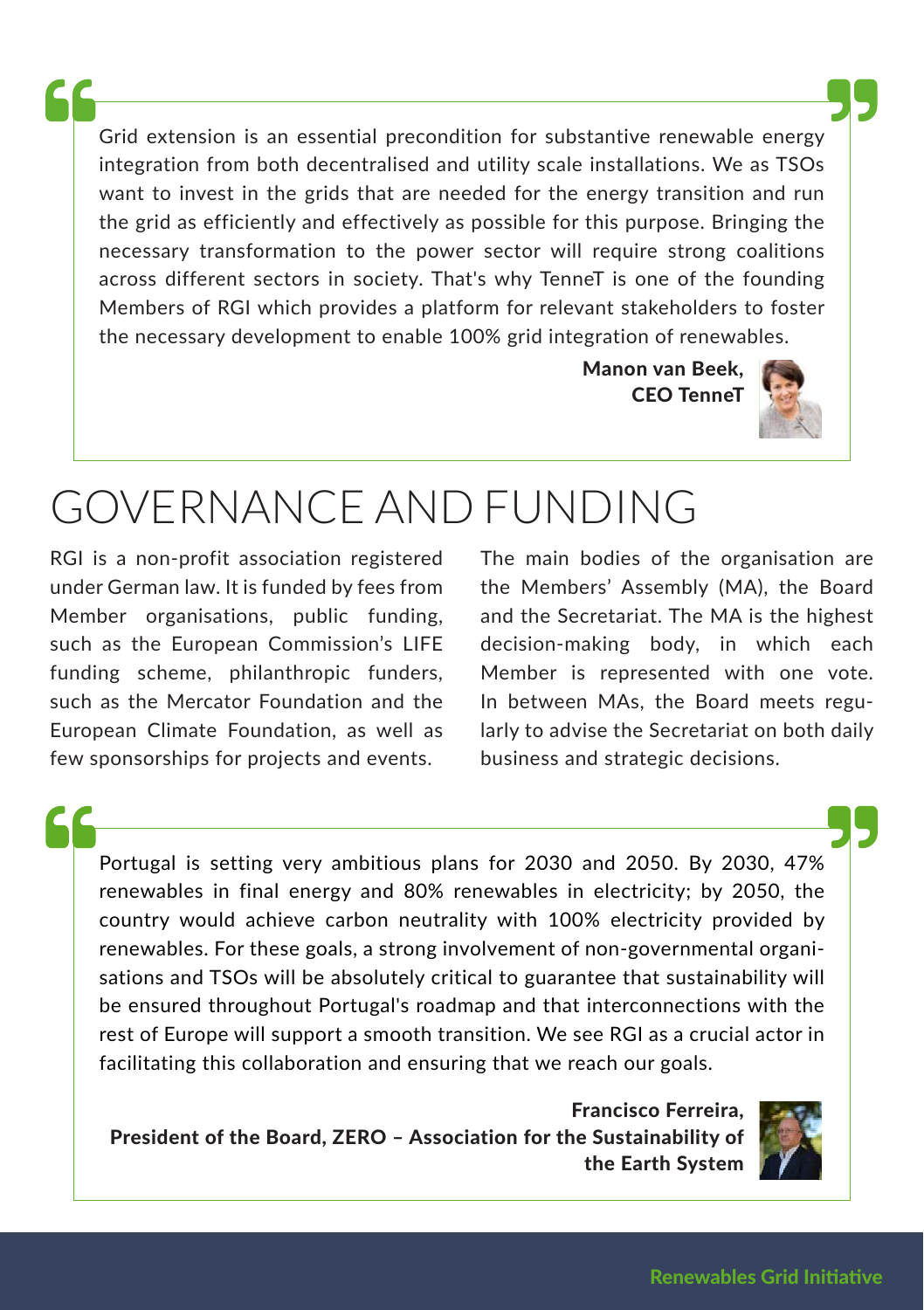## OUR WORK TOWARDS A SYSTEM BA-SED ON RENEWABLES

At its core, RGI is a platform for dialogue between TSOs and NGOs.

RGI promotes transparency and knowledge sharing through its best practice work where innovative and laudable practices in the realm of grid development are highlighted, shared, discussed, and actively improved. They are related to grid corridor management, the collection of relevant environmental data, offshore grid development, and community payment approaches, to name a few. Since 2014, RGI's 'Good Practice of the Year' award honours outstanding practices in grid development. Best practices are also shared via publications, webinars and events.

This encourages the replication and re-interpretation of practices that have already proven to be successful in other regions.

RGI's **events** bring together stakeholders from different sectors, including civil society, industry, academia and politics, to promote dialogue and the exchange of knowledge. Every year, RGI organises an annual conference and several public workshops on different topics, such as underground cables, offshore grids and the synergies between grids and other areas of the energy sector. Increasingly, RGI tries to involve citizens' groups directly in its conversations.

RGI also looks beyond Europe to facilitate collaboration. Under the banner of "Energy Regions in Transition", we promote a regular exchange of energy-related

# TOGETHER FOR A BETTER FUTUREL

best practices and experiences between different regions of the world, from the United States and Canada to China.

Electricity is indispensable for modern life and social inclusion. The electricity grid is the backbone of the system to deliver secure, competitive and clean energy to all Europeans. Figures show that the role of electricity will more than double by 2050. This increases the need for future-proof power grids. The Renewables Grid Initiative is a unique and innovative approach to build trust through communication, greater transparency and by bringing people closer together.<br> **Cominique Ristori, Exercise Component Activity** 

Director General of DG Energy, European Commission

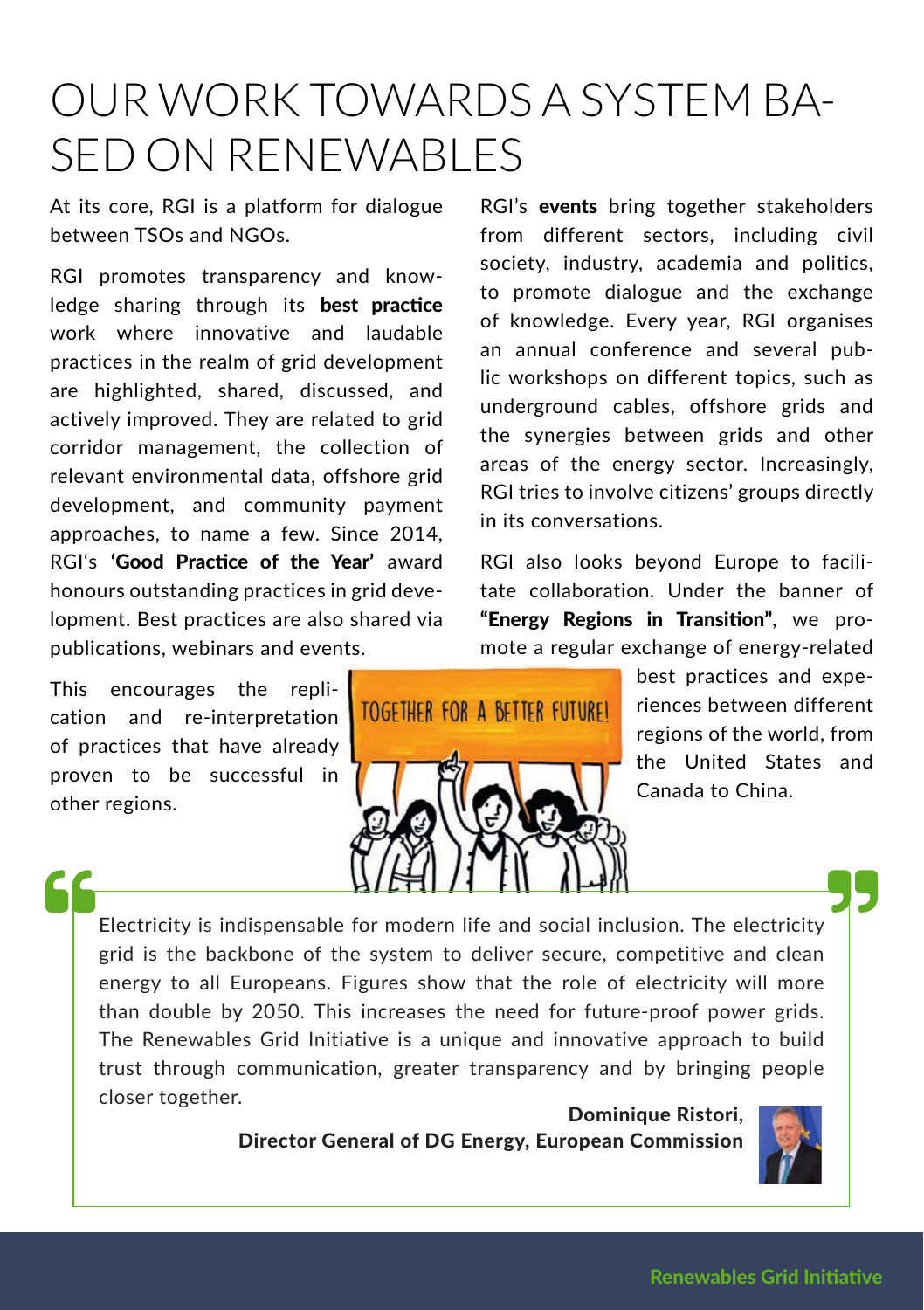In our 'Implementing RGI Declarations (IRD)' work, TSOs and NGOs collaborate at the national level to support the implementation of the principles recorded in RGI's grid declarations. NGOs actively bring in their specific knowledge with regards to nature protection, stakeholder engagement and presence on the ground while TSOs provide the technical expertise for implementation. This mutual knowledge exchange helps design better grid projects for the future.

Together with ENTSO-E, RGI started working on making the Ten-Year Network Development Plan (TYNDP) compliant with the Paris Agreement by maximising NGO participation and inputs into their scenario building process. The project was joined by the European Network of Transmission System Operators for Gas (ENTSOG), enabling a more comprehensive view of the energy system.

RGI is a bridge. It bridges between the world of the NGOs that rightly defend sustainability and climate, as the most burning challenge that humanity faces, and the world of power networks on the other, that is European and cross border, and technical. Thanks to RGI and its important facilitation of coming up with a common agenda, we have learned together. We challenge ourselves and each other, and we deliver higher quality projects, together.

#### Laurent Schmitt, Secretary-General, European Network of Transmission System Operators for Electricity (ENTSO-E)





Renewables Grid Initiative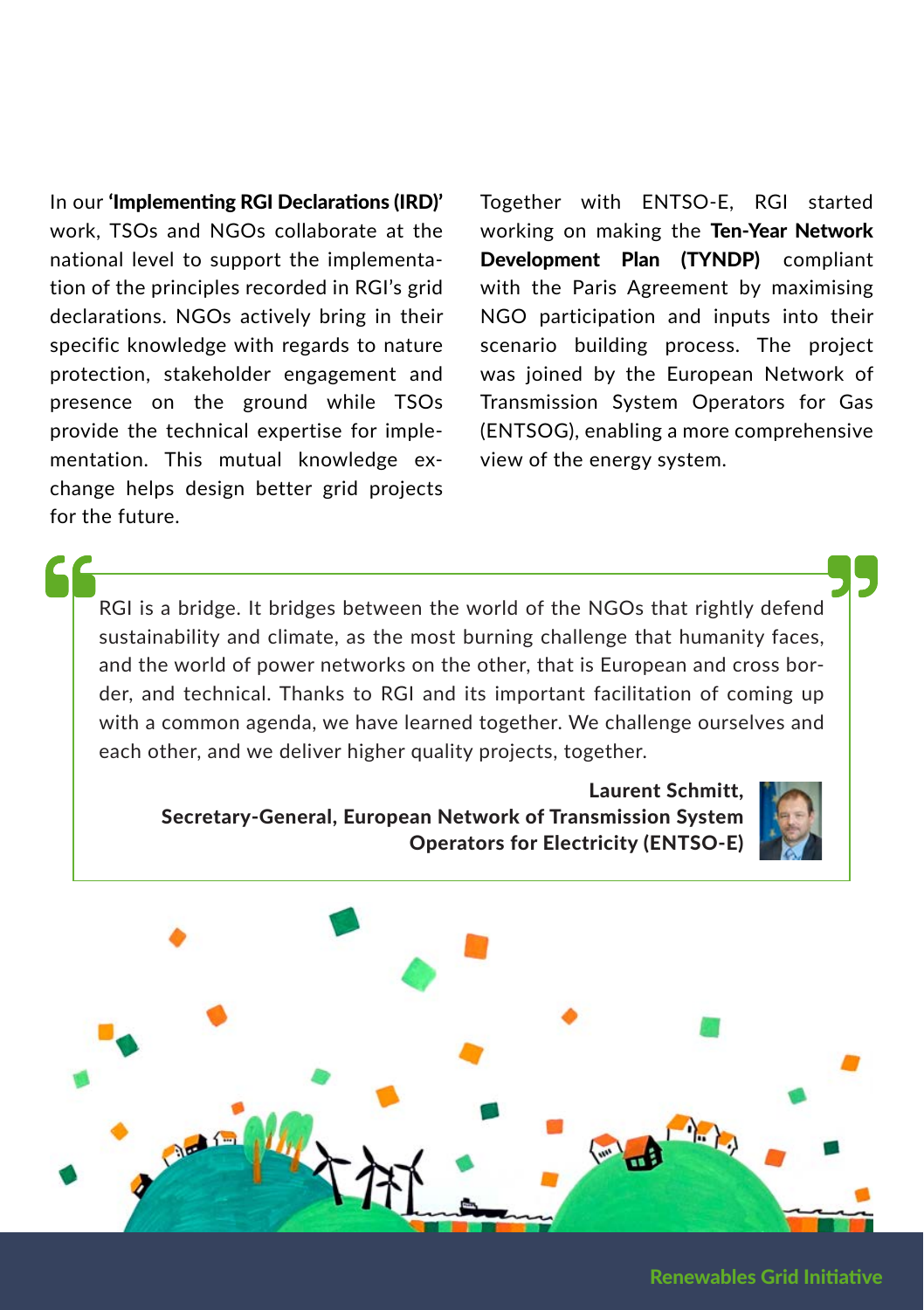## RGI MILESTONES

#### 2017/ 2018

Implementing RGI Declarations: First projects launched in Germany and Italy

#### 2014

Good Practice of the Year Award launched: Identifying, awarding and disseminating good practices in grid development

#### 2015

'Energy Regions in Transition' launched: sharing experiences beyond Europe

#### 2012

European Grid Declaration pt.2: Committing to principles for inclusive and transparent grid development

Best practice project launched: Sharing experiences and learning from each other

#### 2013 - 2015

BESTGRID: Cooperating in pilot projects on the ground

#### 2011

European Grid Declaration: Setting principles for sustainable grid development

#### 2009 - 2011

First joint activities: Publications and workshops

#### 2009

Memorandum of Understanding: 4 organisations establish RGI